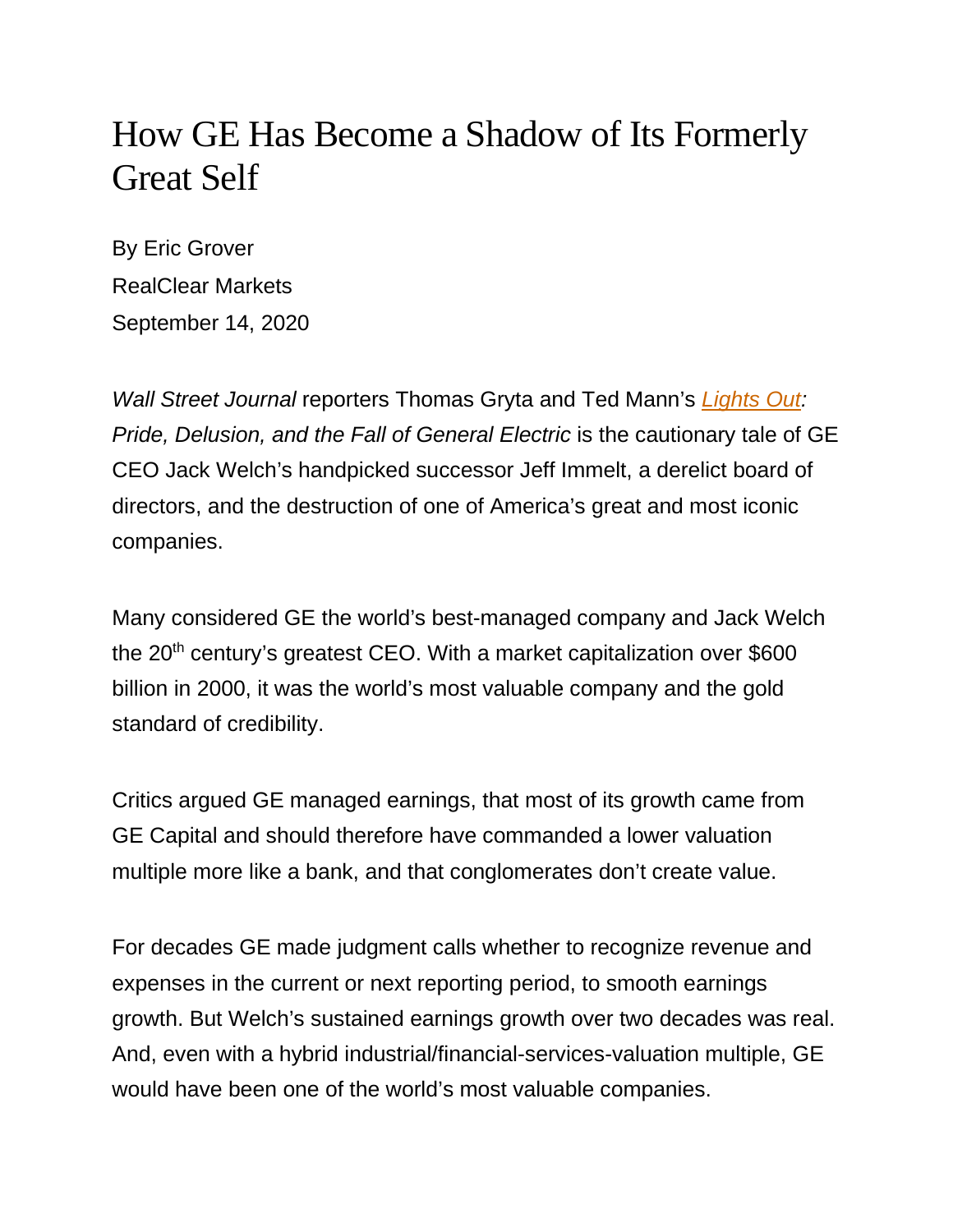There's a good case that putting businesses with no synergies between them under one roof doesn't make sense. GE made light bulbs, appliances, aircraft engines, gas turbines, and MRI scanners, provided credit cards, insurance, and commercial loans, and owned a tv station. Pre-Immelt however, GE could argue its ballyhooed management was the secret sauce enabling the behemoth conglomerate to perform.

Immelt took the reins in 2001, as CEO and Chairman. Being Chairman mattered as it let him run the board charged with managing him as CEO.

The former Dartmouth offensive tackle was a salesman and aggressivelygenial autocrat, with boundless optimism and confidence in his judgment. He didn't brook dissent from his Panglossian views, or bad news.

Any CEO can have a rough patch. Immelt had 16 bad years. His signature initiatives failed.

No firm spent more lobbying Washington than Immelt's GE. He gushed about a golden age of American industrial planning with government as regulator, "an industrial policy champion, a financier, and a key partner." He enthused GE was "a natural partner" with federal agencies. GE long benefited from the Export-Import Bank financing its sales and hoped to ride a torrent of Green-energy subsidies.

The authors describe a GE "success theater" where Immelt's deals were done regardless of price, his initiative fancies lavished with cash, and "fad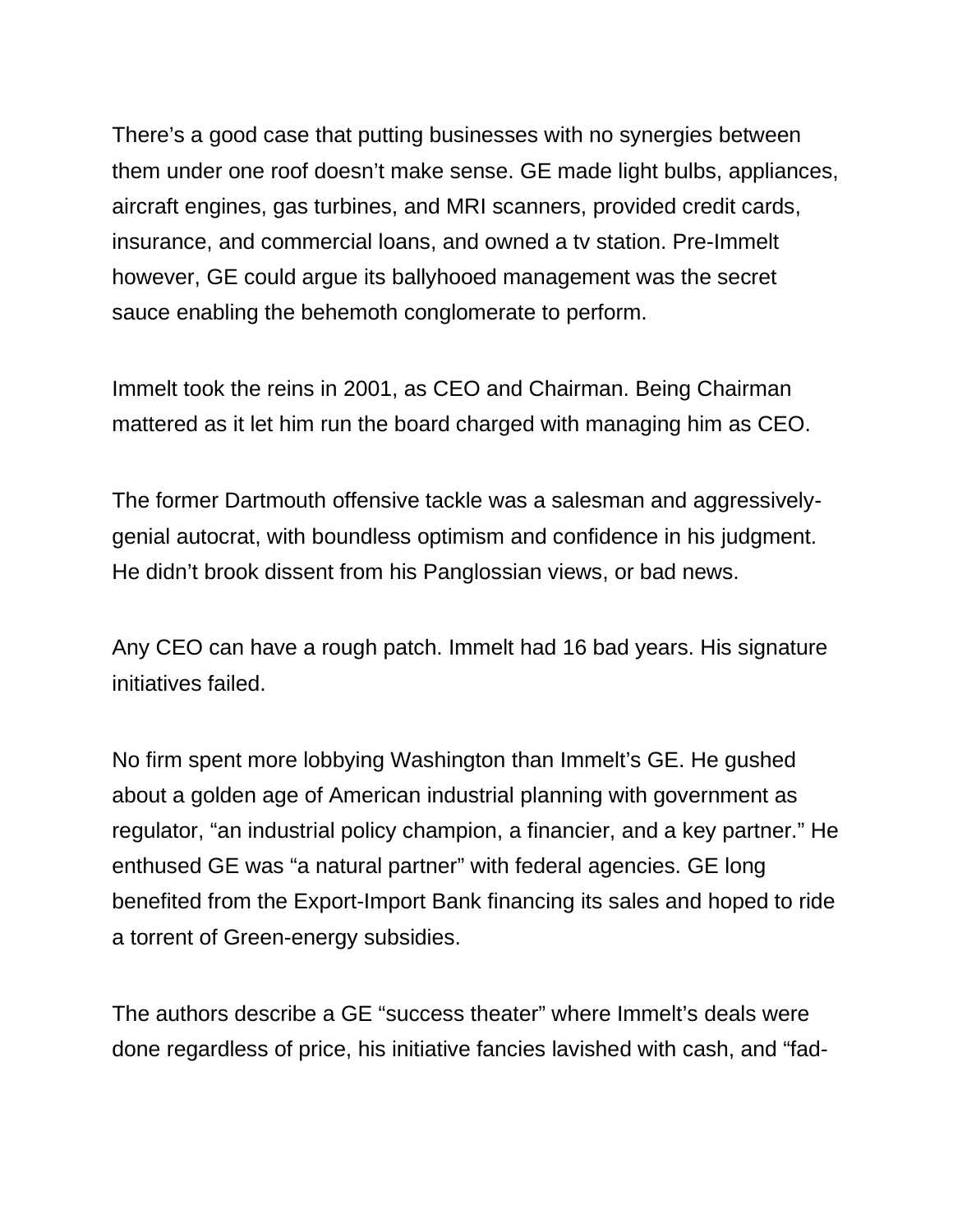surfing" hailed. Immelt demanded and got supplicants in management and on the board.

An old NBC PR hand Beth Comstock kissed Immelt's ring, packaged his enthusiasm of the moment, and was promoted to a newly-created Chief Marketing Officer position and then to Vice Chairman.

GE directors enjoyed cushy and prestigious sinecures worth more than \$300,000 annually. Having a whopping 16 independent directors (in 2016) made the board, best case, an unwieldy oversight instrument.

Before the financial crisis, like Welch, Immelt relied on outsized growth from GE Capital. Its traditional sweet spot had been niche markets banks found difficult to serve. For example, its multi-national retail-credit-card business was world-class. However, as it become a financial-services colossus it had to play in broader markets, and took on more risk; risk in hindsight it often didn't understand or price for.

The former football player bet big, [spending \\$14 billion expanding in the oil](https://nypost.com/2020/07/11/how-a-power-hungry-ceo-drained-the-light-out-of-general-electric/)  [and gas industry](https://nypost.com/2020/07/11/how-a-power-hungry-ceo-drained-the-light-out-of-general-electric/) just before the fracking revolution.

GE was a leader in the global power-systems oligopoly. Power Systems management suspected French competitor Alstom was in trouble – it was, and that there might be an opportunity to scoop up assets on the cheap. If Immelt had been disciplined and prepared to walk, perhaps there would have been. But he was resolved to do something big and industrial, to bolster the story he was telling Wall Street. Notwithstanding an ultimately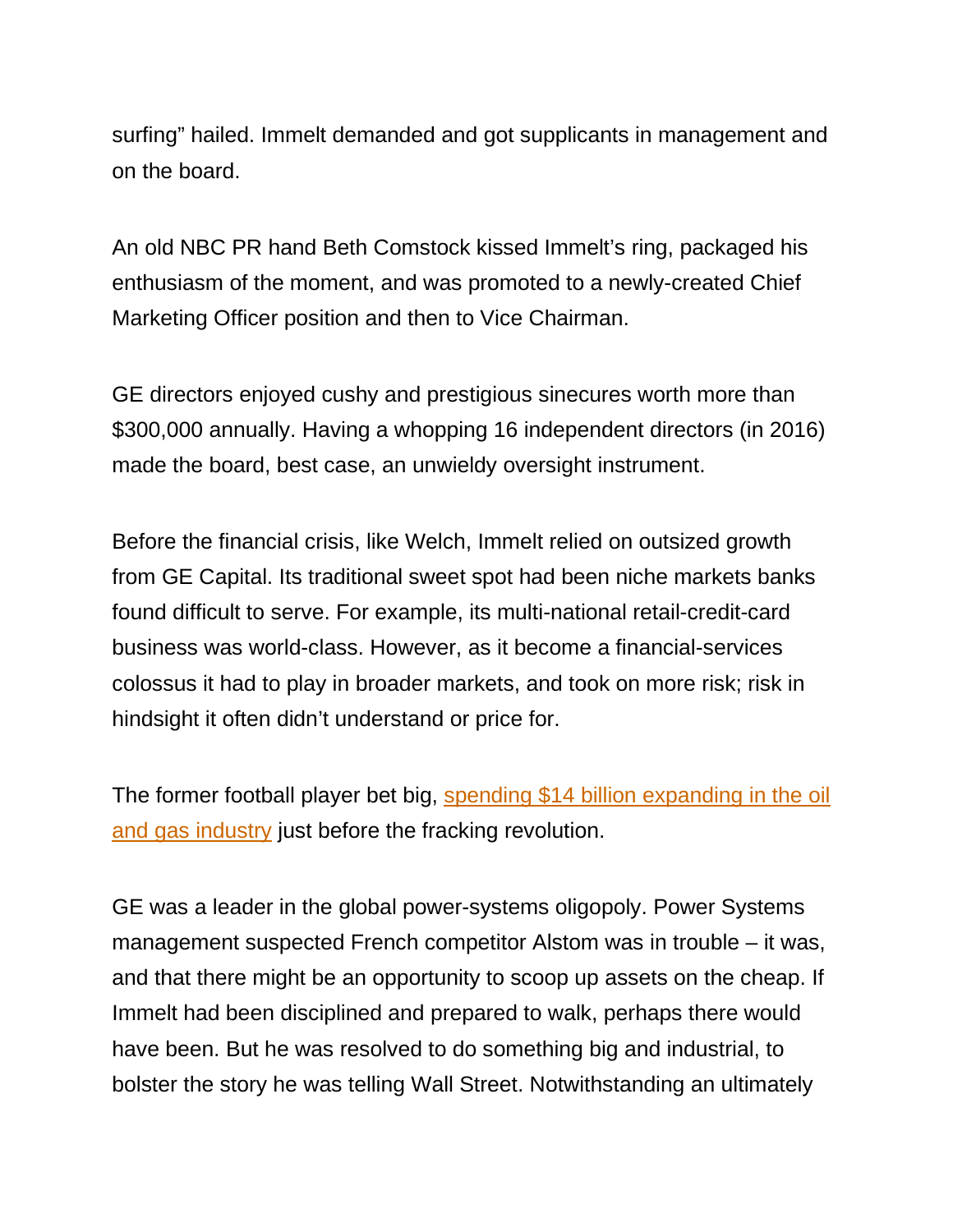rich price for Alstom's power business, and onerous demands by the French government, European Commission, and U.S. DOJ, he did the deal. In stark contrast Welch, who'd postponed his retirement to acquire Honeywell as the capstone of his career, ultimately balked at the EC's conditions.

The Alstom deal with \$6.2 billion in negative tangible assets, proved disastrous. In 2015 \$13.5 billion in goodwill (the difference between what was paid and tangible assets) was booked. In 2016 goodwill was increased to \$17.3 billion based on newly-discovered synergies, conveniently reducing costs and boosting earnings. Lo, in 2018 [GE wrote down a](https://www.wsj.com/articles/how-ge-built-up-and-wrote-down-22-billion-in-assets-11552469401)  [whopping \\$22 billion in goodwill.](https://www.wsj.com/articles/how-ge-built-up-and-wrote-down-22-billion-in-assets-11552469401)

Immelt spent more than \$5 billion trying to build a world-class industrial software company. Designers counterfeited an app working to demonstrate it for the boss. Immelt loved it. Success theater.

Whereas Welch cut corporate overhead, Immelt built it up to support his vision.

Capturing something of the man's self-importance, globetrotting Immelt secretly had an extra corporate jet follow his jet as backup, and denied knowing about it. At GE's Crotonville management center a car ferried the former standout athlete a couple hundred feet from the helipad to the front door.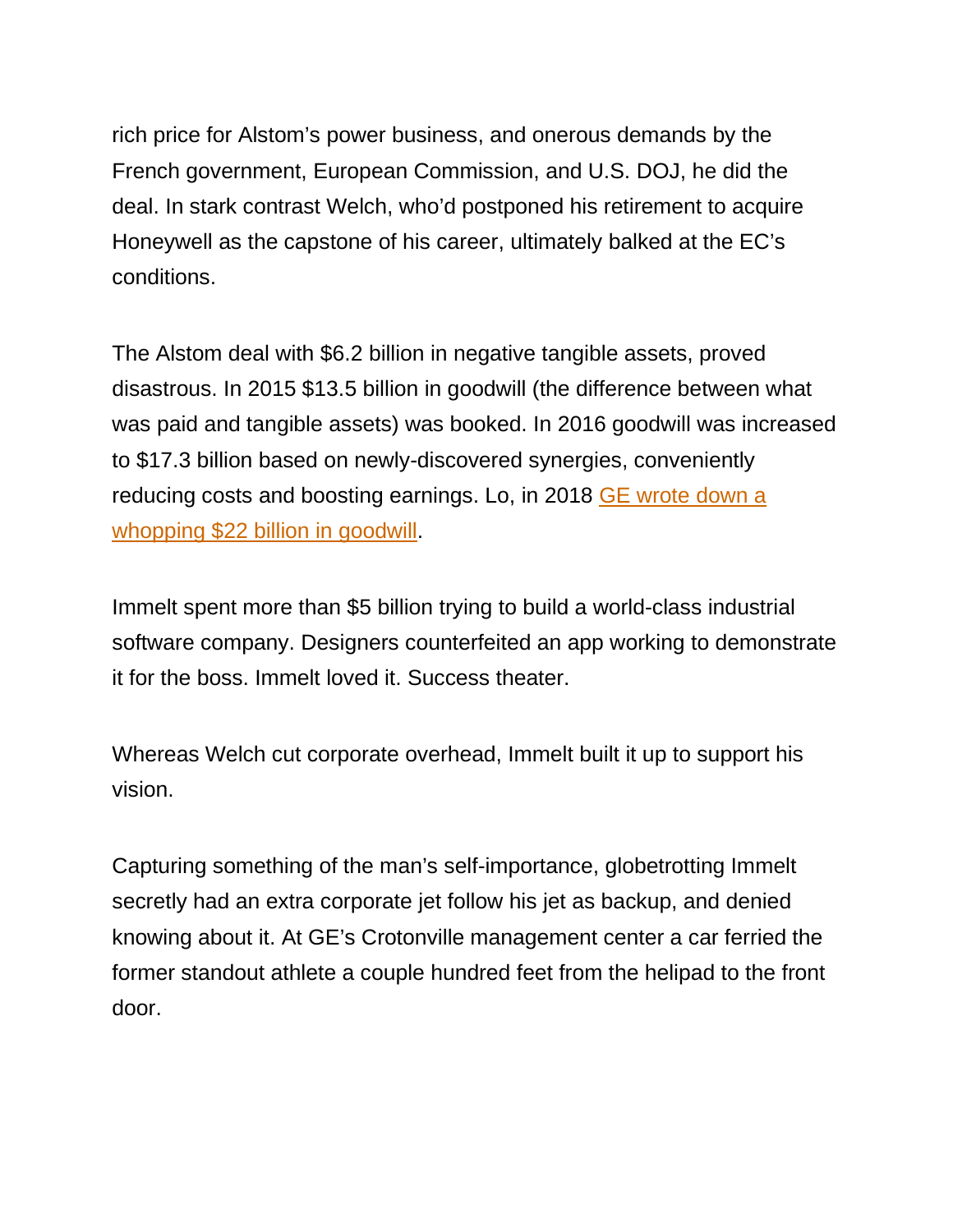Welch was an electric, enormously ambitious, and not necessarily likeable man, who delivered. Reality wasn't optional. Under his successor truth was what the chief wanted it to be. Ultimately however, reality won't be denied.

To prop up the story, Immelt's GE spent more than \$150 billion on stock buybacks, and, stunningly, borrowed to pay dividends. Accounting became aggressive and in some cases fraudulent. In 2009 [the SEC fined GE](https://www.sec.gov/news/press/2009/2009-178.htm)  [\\$50](https://www.sec.gov/news/press/2009/2009-178.htm) million for "improper accounting methods to increase its reported earnings or revenues and avoid reporting negative financial results." Power Systems made untenable assumptions about the value of long-term service contracts.

Storied GE was on the Dow Jones Industrial Average from 1907 until 2018. Under Immelt it was the worst performer of any company remaining on the index.

Welch gave himself an F for selecting his successor.

GE's independent board directors also deserve an F for not insisting on an independent chairman, and then, for tolerating sixteen long years of sustained value destruction by the CEO. During Immelt's CEO tenure from September 7, 2001 to August 1, 2017 the Dow increased 121% and GE stock, with a tsunami of buybacks, fell 43%.

But Immelt became a very rich man at shareholders' expense.